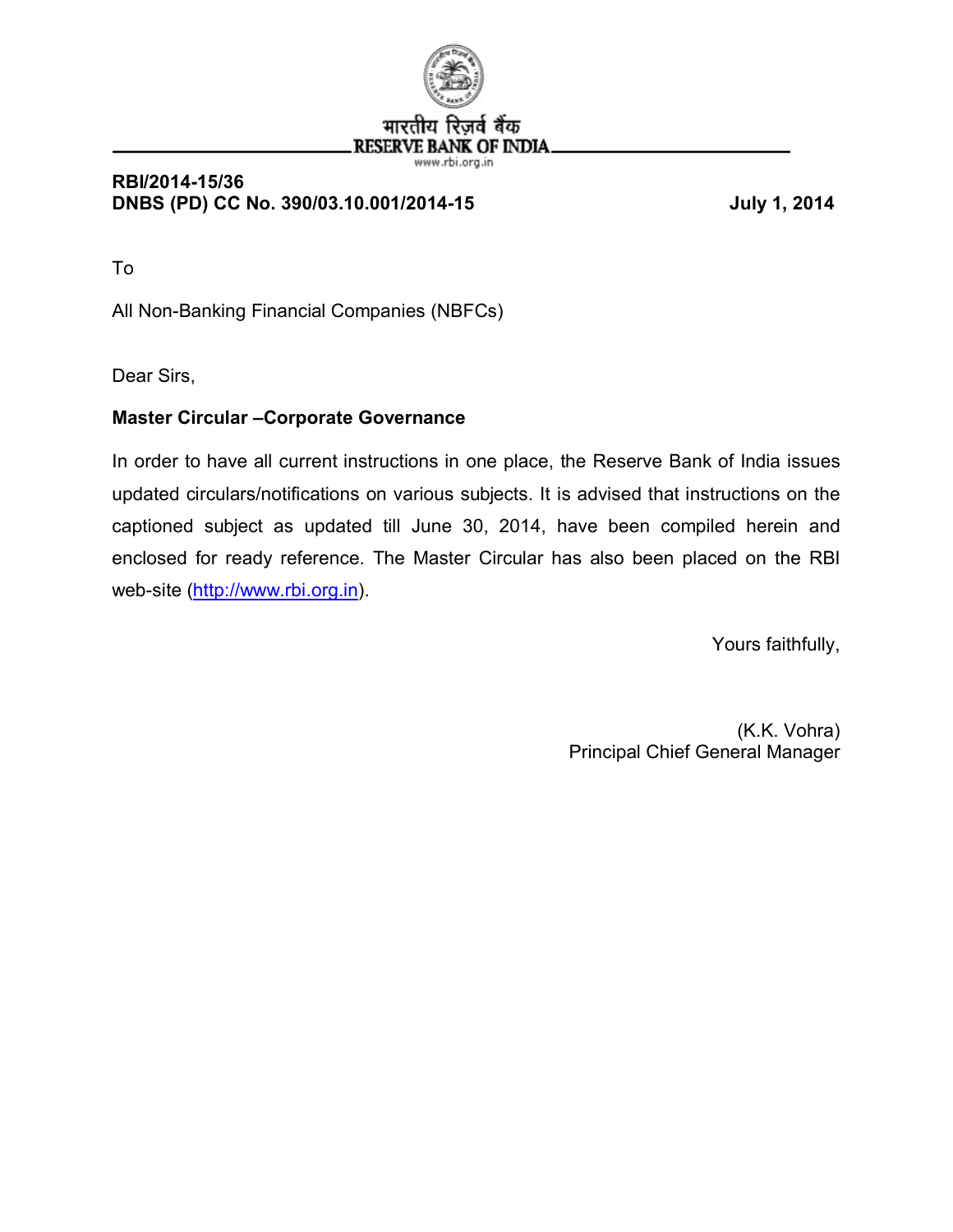### **Table of Contents**

| Para      | <b>Particulars</b>                                                                                 |  |  |
|-----------|----------------------------------------------------------------------------------------------------|--|--|
| <b>No</b> |                                                                                                    |  |  |
|           | Guidelines on Corporate Governance                                                                 |  |  |
|           | 1. Constitution of Audit Committee                                                                 |  |  |
|           | 2. Constitution of Nomination Committee                                                            |  |  |
|           | 3. Constitution of Risk Management Committee                                                       |  |  |
|           | 4. Disclosure and Transparency                                                                     |  |  |
|           | 5. Connected Lending                                                                               |  |  |
| Ш         | Rotation of partners of the audit firm - with public deposits/deposits of Rs 50<br>crore and above |  |  |
|           | Appendix                                                                                           |  |  |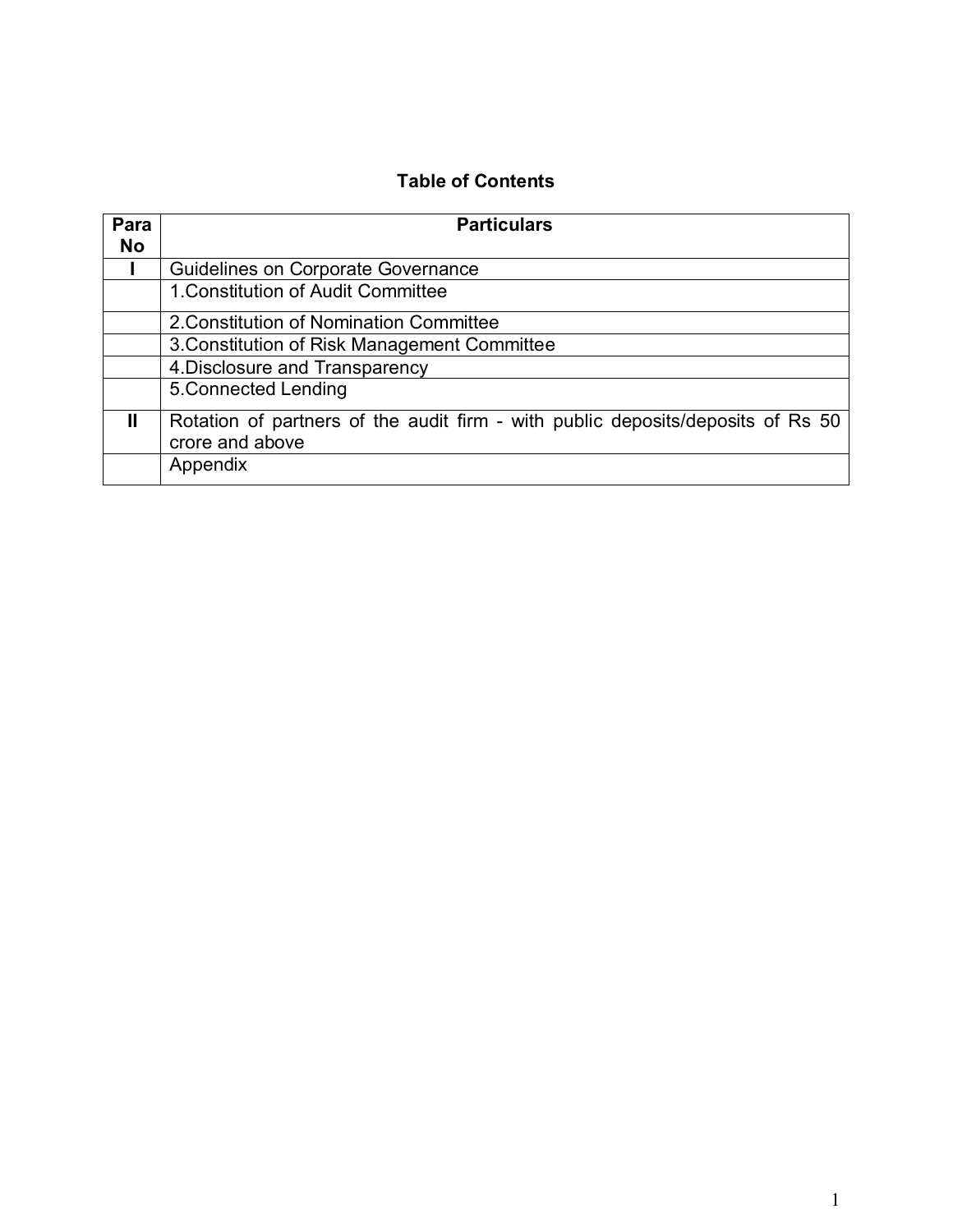#### **I. Guidelines on Corporate Governance**

<sup>1</sup>[A](#page-2-0)s it is evident, the need for good corporate governance has been gaining increased emphasis over the years. Globally, companies are adopting best corporate practices to increase the confidence of investors as also that of other stakeholders. Corporate Governance is the key to protecting the interests of the stake-holders. Its universal applicability has no exception to the Non-Banking Financial Companies (NBFCs) which too are essentially corporate entities. Listed NBFCs which are required to adhere to listing agreement and rules framed by SEBI are already required to comply with SEBI prescriptions on Corporate Governance. In order to enable NBFCs to adopt best practices and greater transparency in their operations, following guidelines are proposed for consideration of the Board of Directors of all Deposit taking NBFCs with deposit size of Rs 20 crore and above and all non-deposit taking NBFCs with asset size of Rs 100 crore and above (NBFCs-ND-SI).

#### **1. Constitution of Audit Committee**

In terms of extant instructions, an NBFC having assets of Rs. 50 crore and above as per its last audited balance sheet is already required to constitute an Audit Committee, consisting of not less than three members of its Board of Directors. These instructions shall remain valid. In addition, NBFCs-D with deposit size of Rs 20 crore may also consider constituting an Audit Committee on similar lines.

#### **2. Constitution of Nomination Committee**

The importance of appointment of directors with 'fit and proper' credentials is well recognised in the financial sector. In terms of Section 45-IA (4) (c) of the RBI Act, 1934, while considering the application for grant of Certificate of Registration to undertake the business of non-banking financial institution, it is necessary to ensure that the general character of the management or the proposed management of the non-banking financial company shall not be prejudicial to the interest of its present and future depositors. In view of the interest evinced by various entities in this segment, it would be desirable that NBFCs-D with deposit size of Rs 20 crore and above and NBFCs-ND-SI may form a Nomination Committee to ensure 'fit and proper' status of proposed/existing Directors.

#### **3. Constitution of Risk Management Committee**

The market risk for NBFCs with Public Deposit of Rs.20 crore and above or having an asset size of Rs.100 crore or above as on the date of last audited balance sheet is addressed by the Asset Liability Management Committee (ALCO) constituted to monitor the asset liability gap and strategize action to mitigate the risk associated. To manage

<span id="page-2-0"></span><sup>&</sup>lt;sup>1</sup> Inserted vide **DNBS.PD/CC.94/03.10.042/2006-07** dated May 8, 2007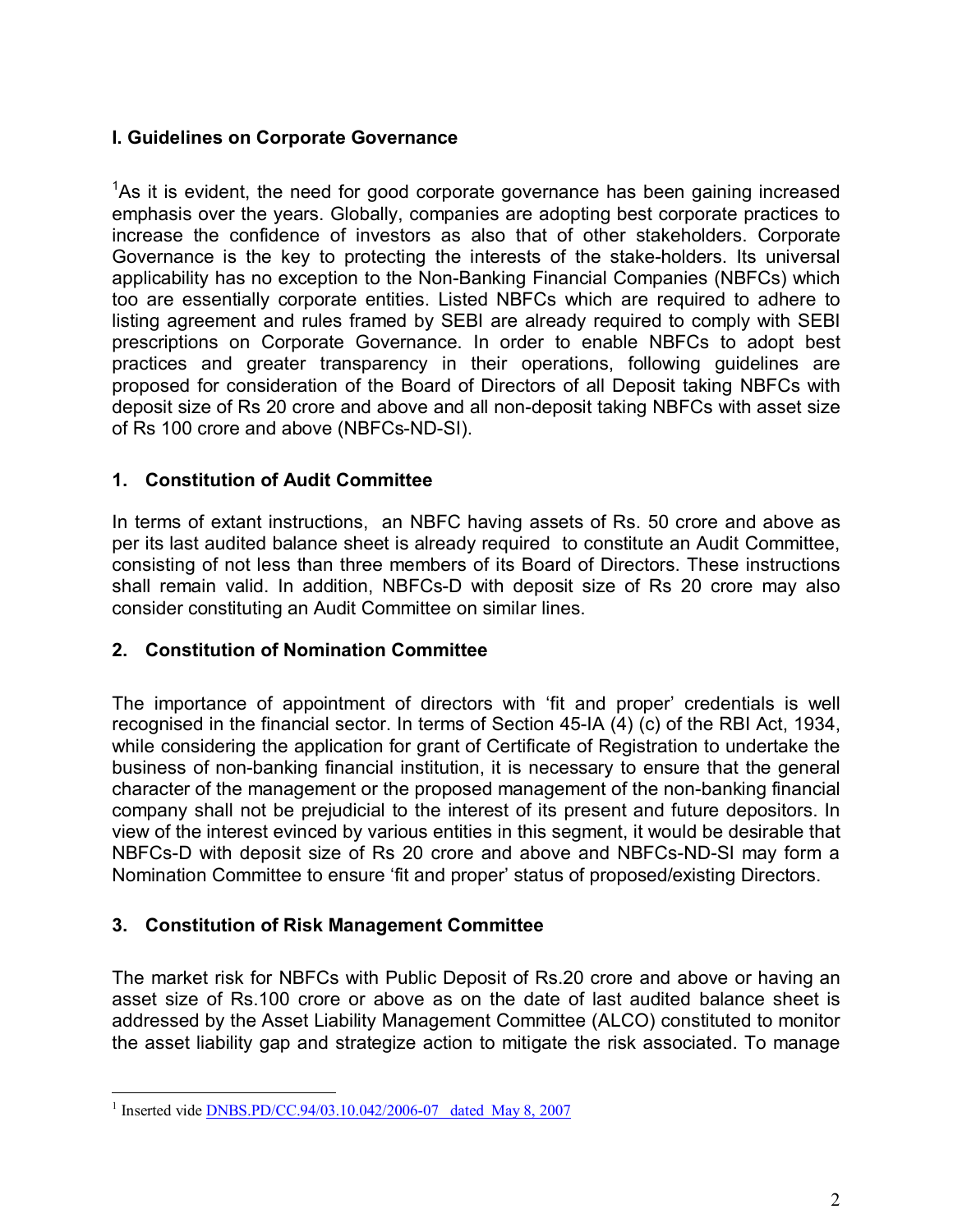the integrated risk, a risk management committee may be formed, in addition to the ALCO in case of the above category of NBFCs.

#### **4. Disclosure and transparency**

The following information should be put up by the NBFC to the Board of Directors at regular intervals as may be prescribed by the Board in this regard:

- progress made in putting in place a progressive risk management system, and risk management policy and strategy followed,
- conformity with corporate governance standards viz; in composition of various committees, their role and functions, periodicity of the meetings and compliance with coverage and review functions, etc.

### *5. Connected Lending*

Applicability of the paragraph 2(vi) of the circular dated May 8, 2007 containing instructions on connected lending was kept in abeyance till a review as advised vide [DNBS.PD/CC.104/03.10.042/2007-08 dated July 11, 2007.](http://www.rbi.org.in/scripts/NotificationUser.aspx?Id=3706&Mode=0)

**6.**NBFCs shall frame their internal guidelines on corporate governance, enhancing the scope of the guidelines without sacrificing the spirit underlying the above guidelines and it shall be published on the company's web-site, if any, for the information of various stakeholders.

#### **II.<sup>2</sup>[R](#page-3-0)otation of partners of the audit firm** - **with public deposits/deposits of Rs 50 crore and above**

The need for good corporate governance has been gaining increased emphasis over the years. Globally, Companies are adopting best corporate practices to increase the investors' confidence as also that of other stakeholders. Scrutiny of the books of account conducted by auditors rotated periodically would add further value in strengthening corporate governance.

In this context, it would be desirable if NBFCs with public deposits / deposits of Rs 50 crore and above, stipulate rotation of partners of audit firms appointed for auditing the company. The partner/s of the Chartered Accountant firm conducting the audit could be rotated every three years. However, the partner so rotated will be eligible for conducting the audit of the NBFC after an interval of three years, if the NBFC, so decides. Companies may incorporate appropriate terms in the letter of appointment of the firm of auditors and ensure its compliance.

**\*\*\*\*\***

<span id="page-3-0"></span><sup>&</sup>lt;sup>2</sup> Inserted vide **DNBS.(PD).CC.No.61/02.82/2005-06 dated December 12, 2005**